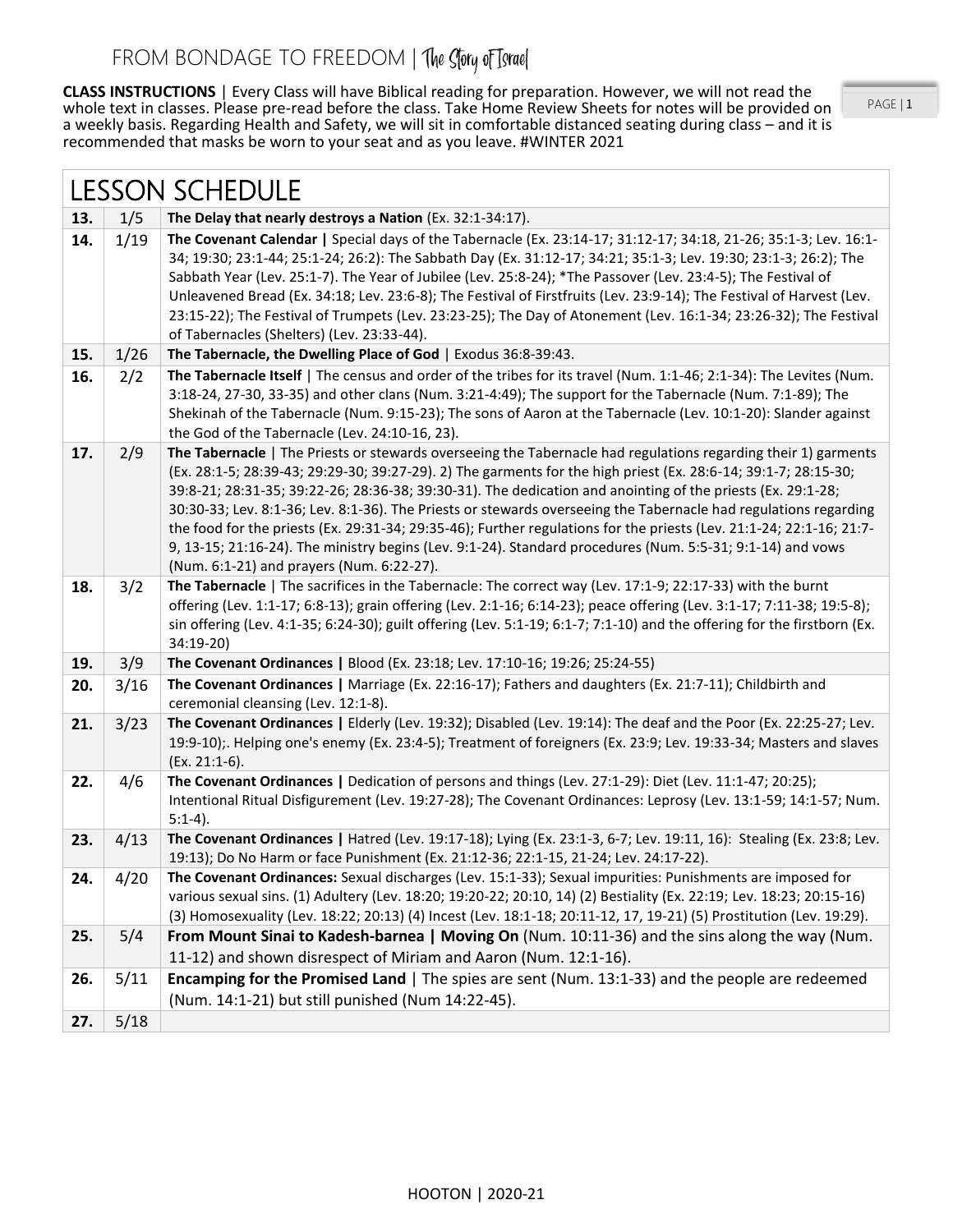Lesson 21 | 3/23/2021

**The Covenant Ordinances** | Elderly (Lev. 19:32); Widow and the Orphan (Ex 20:22-24). Disabled (Lev. 19:14): The Poor (Ex. 22:25-27; Lev. 19:9-10); Helping Enemies (Ex. 23:4-5); Treatment of foreigners (Ex. 23:9; Lev. 19:33-34); Masters and slaves (Ex. 21:1-6).

The Israel of the Mosaic law is God's chosen people, a nation set apart for himself. They are called to be holy both in their purity and in their separateness from other nations. Their distinctiveness is reflected in God's command that they refuse the practices of the nations around them and that they eat only those foods, engage in practices, that are designated as "clean." God promises to reward Israel's obedience by showering them with blessings. If Israel disobeys, on the other hand, they will be cursed. The community is responsible for the behavior of its members and will itself be punished for tolerating lawlessness in its midst.

But the objectives of these laws were community based – that is, to protect and to promote goodness in the relationships that they had. Leviticus 19 deals with social relationships within the community, and these commandments are seen as major regulators of community relationships. God gives all of these laws with a common thought in mind: "You shall be holy, for I the LORD your God am holy." These laws are given because the Lawgiver is God (see verses 4, 10, 12, etc.). They are not primarily statements of authority ("Do this because I tell you"), though some of this is included, but statements of the relationship between the Lawgiver and His law. The laws reflect His nature. The law is what it is because God is what He is. Therefore, if we want to be like God, we will imitate Him by obeying His laws in their physical and spiritual applications.

**The elderly were protected.** In the wisdom of Proverbs, it was said, "Gray hair is a crown of splendor; it is attained in the way of righteousness" (16:31). Yet the Law also said, "You shall rise up before the gray-headed and honor the aged, and you shall revere your God; I am the Lord" (Lev 19:32). There are two distinct imperatives: "Rise" and "Honor," that is be willing to offer help and support if required and respect if it is not. Even Elihu waited for Job because he was elder to him (Job 32:4-6).

**Other fragile groups were protected like the Widow and the Orphan** (Ex 20:22-24). Even Isaiah would say (1:17): "Learn to do what is right! Promote justice! Give the oppressed reason to celebrate! Take up the cause of the orphan! Defend the rights of the widow." The reason is based on the same reason of "I am the Lord" in Leviticus 19: "God "is a father to the fatherless and an advocate for widows. God rules from his holy palace" (Psa 68:5).

**The disabled were protected**. Moses said, "You shall not curse a deaf man, nor place a stumbling block before the blind, but you shall revere your God; I am the Lord" (Lev 19:14). Although the disability in question was the loss of hearing or eyesight, the principle that drove it was, like the other laws above, love for your neighbor.

**The poor were protected**. While Jesus said the poor are always with us, the Law aimed to give provision and protection to them. You could not exact interest from the poor like a money-lender (Ex 22:25-27) and all people with crops were commanded to leave remnants of their harvests for the poor (Lev 19:9-10).

**Even enemies were protected**. The wise man said, "Do not gloat when your enemy falls; when they stumble, do not let your heart rejoice" (Proverbs 24:17). And in the gospel age, Jesus said, "love your enemy" and Paul wrote, "On the contrary: "If your enemy is hungry, feed him; if he is thirsty, give him something to drink." (Rom 12:20). But the Law said, "If you see the donkey of one who hates you lying down under its burden, you shall refrain from leaving him with it; you shall rescue it with him." (Ex 23:5).

**Foreigners were protected.** No Israelite was permitted to oppress a foreigner (Ex 23:9). In terms of business, they were to be treated equally (Lev 19:35) and to apply the "Love you neighbor as yourself" law they applied to their fellow Israelites to foreigners (Lev 19:33-34).

Then there is the matter of **Master and Slaves.** While the Ten Commandments were given without a preceding cause, making them unique in the law codes of the ancient Near East, the remainder of the laws of the covenant addressed specific cases of already patterned behaviors. Yet in these laws, we have seen how God wanted Israel to treat people justly (especially foreigners and enemies). In certain situations, so long as slaves were regarded as full members of the community (Gen. 17:12), it was acceptable. And in the law, they were to receive the same rest periods and holidays as non-slaves (Ex 23:12; Deut 5:14-15, 12:12), and were to be treated humanely (Ex 21:7, 26- 27). Most importantly, slavery among Hebrews was not intended as a permanent condition, but a voluntary, temporary refuge for people suffering what would otherwise be in desperate poverty. "When you buy a male Hebrew slave, he shall serve six years, but in the seventh he shall go out a free person, without debt" (21:2; Deut 15:12-13).Cruelty on the part of the owner resulted *in immediate freedom for the slave* (21:26-27). This made male Hebrew slavery more like a kind of long-term labor contract among individuals, and less like the kind of permanent exploitation that has characterized slavery in modern times.